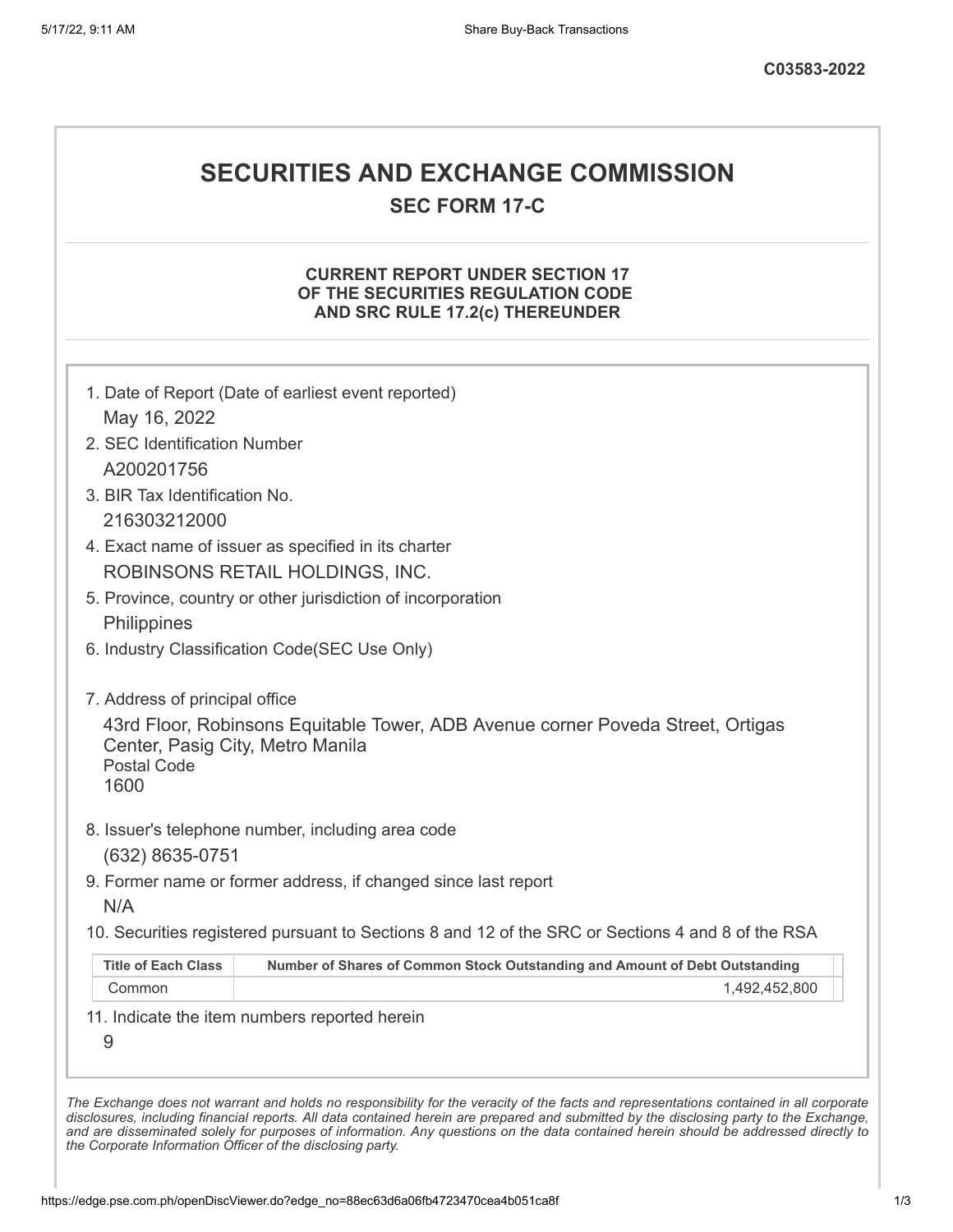5/17/22, 9:11 AM Share Buy-Back Transactions



# **Robinsons Retail Holdings, Inc. RRHI**

## **PSE Disclosure Form 9-1 - Share Buy-Back Transactions** *References: Section 9 of the Revised Disclosure Rules*

#### **Subject of the Disclosure**

Robinsons Retail Holdings, Inc. Share Buy-Back Transaction

**Background/Description of the Disclosure**

Share buyback on May 16, 2022.

The Board of Directors of RRHI approved the share buyback program of Php2.0 billion on March 9, 2020. The Board of Directors of RRHI approved the extension of the share buyback program for the additional amount of Php2.0 billion on February 26, 2021.

On February 11, 2022, the Board of Directors of RRHI approved to further extend the share buyback program for the additional amount of Philippine Pesos: One Billion (Php1,000,000,000.00)

On April 27, 2022, the Board of Directors of RRHI approved to further extend the share buyback program for the additional amount of Philippine Pesos: One Billion (Php1,000,000,000.00)

The total amount allotted for the share buyback is Philippine Pesos: Six Billion (Php6,000,000,000.00).

**Type of Securities**

Common

Preferred N/A

Others N/A

### **Details of Share Buy-Back Transaction(s)**

| Date of Transaction | <b>Number of Shares Purchased</b> | <b>Price Per Share</b> |
|---------------------|-----------------------------------|------------------------|
| May 16, 2022        | 5.500                             | 53.80                  |
| May 16, 2022        | 1.000                             | 53.85                  |
| May 16, 2022        | 2.700                             | 54.45                  |
|                     | 9,200                             |                        |

#### **Effects on Number of Shares**

|                           | <b>Before</b> | After         |
|---------------------------|---------------|---------------|
| <b>Outstanding Shares</b> | 1,492,462,000 | 1,492,452,800 |
| <b>Treasury Shares</b>    | 84,027,360    | 84,036,560    |

| <b>Cumulative Number of</b><br><b>Shares Purchased to</b><br>Date <sup>1</sup> | 84,036,560       |
|--------------------------------------------------------------------------------|------------------|
| <b>Total Amount</b><br><b>Appropriated for the</b><br><b>Buy-Back Program</b>  | Php6,000,000,000 |
| <b>Total Amount of Shares</b><br>Repurchased                                   | Php4,726,141,176 |